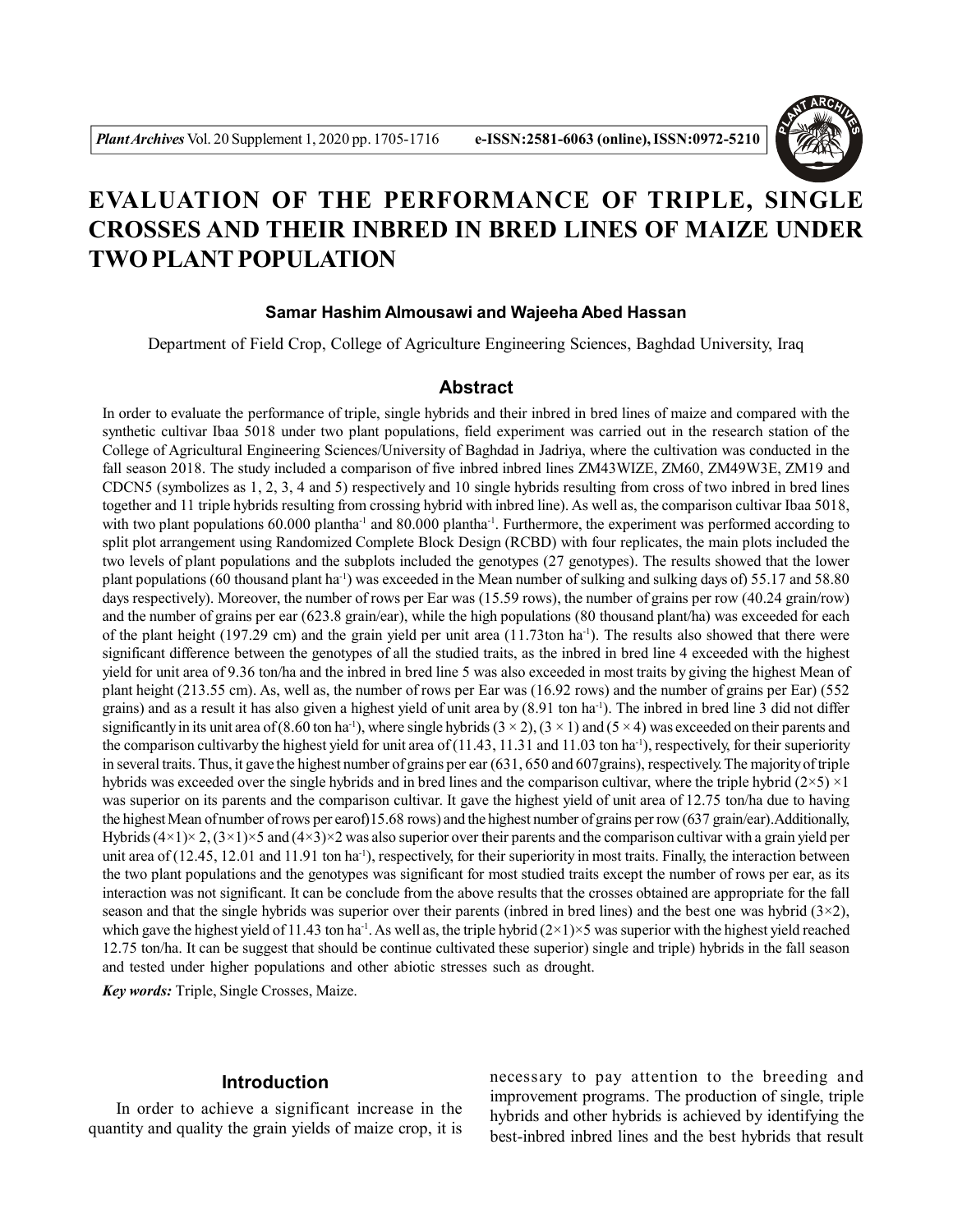from mating those inbred in bred lines. Single hybrid result from mating between two genetic diversity inbred in bred lines to obtain a hybrid that contains new genotypes. Plant breeders identify the best parents to produce local genotypes with good production specifications adapted to achieve the highest yield. Cockerham (1961) showed that the benefit of crossing is to obtain genetic variations between second-generation individuals and these individuals are characterized by giving a higher yield than the highest parents involved in their production. Griffing (1956) suggested the dialed cross, which is an important system for identifying the inheriting mechanism of different traits. While Rawlings and Cockerham (1962) proposed the triple cross system that gives broader information about the nature of gene action. Furthermore, the production of hybrids requires a great deal of effort and continuous scientific research to select the best parents as primary genetic material and determine the good combination between parents to produce single, triple and other double crosses Al-Zuhery and Al-Zubaidy, (2017), because it is a cross-pollinated and its tasseling separated from sulking and clear. Pollen can be easily transported from tasseling to sulking (AL-Rawi, 2012), which means that single crosses can be easily produced, but before the cross, it is necessary to evaluate the inbred in bred lines to determine the heterosis of the firstgeneration to see if the hybrid is suitable for commercial use. In order to determine the best combining parents and the best hybrid production, it is necessary to estimate some of the genetic features of them and the triple hybrids are an intermediate case between single and double hybrids. This means that it is across between inbred line and single hybrid and the two inbred in bred lines of single hybrid are ancestors, while the inbred line is considered a parent and the cost of producing triple hybrids is lower than the single and double, where it reduces time in inbred in bred lines selection and this type of crossing gives accurate information. Hybrids are characterized by the rapid division of their cells when compared to the division of parents' cells and the non-additive genes are control this trait (Theurer and Doney, 1997). The productivity of the improved cultivar is linked to genes responsible for inheriting phenotypic genetic traits such as, the number of ears, the number of grains per ear and the grain weight, which is related to the physiological genetic components. For example, the Crop Growth rate (CGR), harvesting index (HI), the total dry matter (TDM) and number of days to maturity (DTM) Wallace and Yan, (1998). It is necessary to know the nature of the combining ability for parents to determine the behavior of the crosses, select the best and identify promising hybrids (Bello and Olaoye, 2009). A study of triple hybrids showed that all the

variance sources were significant and this is evidence that there are indications of additional and non-additional effects of the crop and its components and the inbred in bred lines were different in their ability to combining (Dawad and Ahmad, 2004). Anis, (2010) adopted single and triple crossing between maize inbred in bred lines, all the variation sources in the triple crossing analysis were significant and this is indicative of the significant genetic, additional, sovereign and interventional effects in controlling grain yield and its components. To promote the horizontal expansion of maize, modern cultivation methods should be adopt, where the most important of which is the use of high-yield hybrids, with the use of appropriate plant populations to ensures a significant increase in production. As the most of the increases in maize crop was caused by the improvement of cultivation process and the use of high populations Bender *et al.,* (2013). Furthermore, the genetic improvement of the grain yield is due to increase the tolerance of biotic and abiotic stresses, including plant populations (one of abiotic stresses) and that the potential yield in maize is estimated at three times the actual yield. In order to reduce the difference between the potential yield and actual yield, it is necessary to understand the interaction between the genetic factor of genotypes and the environmental factor of the plant populations and the genotypes must be tested under increasing populations (Duvick *et al*., 2004). The maize crop is a crop that responds well to plant populations according to the prevailing environmental conditions in the agricultural area. As its leaves take a certain position on the stem by increasing the populations to ensure that light arrives appropriately, this makes them withstand high populations, this means increasing productivity with increasing number of plants per unit area, Al-Dawdi and Al-Jobouri, (2015). Plant populations causes two types of competition, competition between parts of one plant for water absorption and soil elements, interception of light and competition between plant and another, especially in the sulking stage, competition is low in the early stages of growth and increase when increasing the plant size Hassan (2012). The effect of plant populations is reflected on vegetative growth and hence this is reflected in production and grain yields per unit area Rafai and Nomer, (2017). The aim of this research was to evaluate the genotypes performance of maize single and triple hybrids resulting from cross the genetic diversity inbred in bred lines and with high productivity and tested under two plant populations and compared with a locally synthetic cultivar.

## **Materials and methods**

The study was carried out in the fall season 2018 in the research fields of the College of Agricultural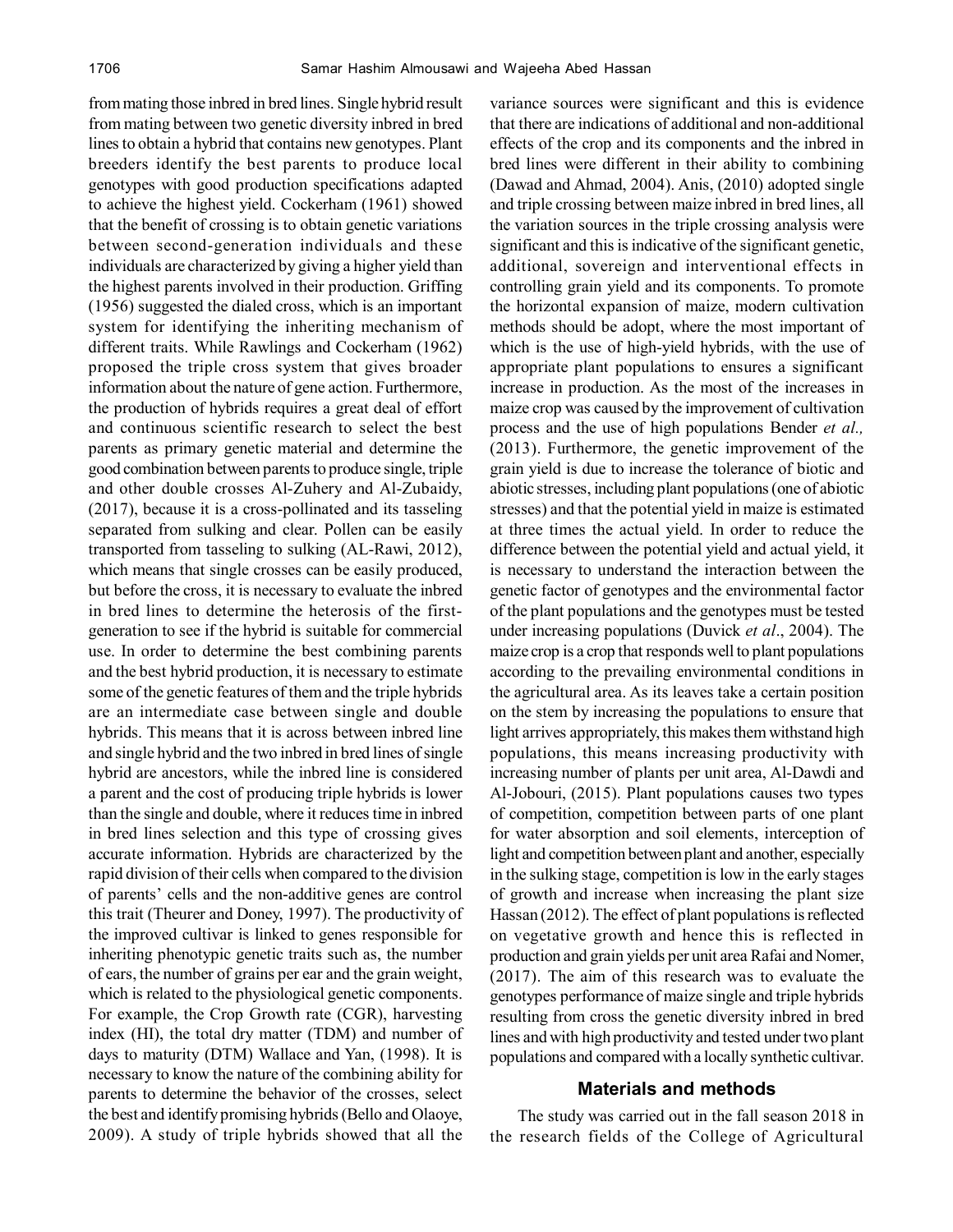Engineering Sciences Field Crops Department / University of Baghdad Jadiriya) to evaluate the performance of triple and single crosses and their inbred in bred lines and compared with the synthetic cultivar Ibaa 5018 and estimate the heterosis and its some genetic features. The study was based on five pure inbred in bred lines of maize (ZM43WIZE, ZM60, ZM49W3E, ZM19, CDCN5) and the origin of the first four inbred in bred lines was Yugoslavia and the fifth inbred line was Italy. Their single hybrids 10 which obtained from the half daillel crosses during the spring season 2016 and 11 of their superior triple hybrids obtained from the crosses of single hybrids with their inbred in bred lines during the fall season 2016 and compared with the synthetic cultivar 5018. Moreover, the seeds were planted on 27/7/2018 using Randomized complete Block Design (RCBD) with four replicates in split plot arrangement, where the plant populations of 60 and 80 thousand plantha $^{-1}$  as the main plots while genotypes represented the subplots. The seeds of the genotypes were planted in panels of 2m length and 3m width and the distance from one inbred line to another was 70cm, while the distance between the plants according to plant populations was (23.8 and 17.8 cm) for populations 60 and 80 respectively. Soil practices was carried out which included till aging, softening and dividing as recommended. As well as, Urea fertilizer  $(350 \text{ kg N h}^{-1})$ was added in two batches, the first two weeks after planting and the second at sulking. Then, a protective dose of granulated diazinon was added at a concentration of  $(10\%)$  at a rate of 4 kg h<sup>-1</sup> was placed in the of the plant for the protection from corn stem borer *Sesamia cretica* the crop practices as irrigation and weeding was carried out whenever needed. Five guarded median plants were taken from each experimental unit and the traits data were recorded, number of days to 50% sulking, number of days to 50% Sulking, plant height (cm), number of rows per ear, number of grains per row, number of grains per ear and grain yield per unit area (ton/ha). Statistical analysis of each trait was carried out according to the variance analysis ANOVA in split plot arrangement and the significance was tested by F test at the level of 5% significance and the treatment means were compared with the Least Significant Difference (LSD) with 5% level for all traits using GenStat 2014 program.

## **Results and discussion**

#### **Duration from planting to 50% Sulking**

The Means table 1 shows that there were high significant differences between plant populations and genotypes and interaction between them. The two plant populations differed significantly and the low population's plants reached sulking early in 55.17 days, with a **Table 1:** Mean number of days from planting to 50% Sulking for maize genotypes) inbred in bred lines, single, triple hybrids and comparison cultivar) under two plant populations for fall season 2018.

|                 | <b>Genotypes</b>               | <b>Plant populations</b> |                     |                    |
|-----------------|--------------------------------|--------------------------|---------------------|--------------------|
| Seq.            |                                | thousand plant/ha        |                     | Mean               |
|                 |                                | $\overline{60}$          | $\overline{\bf 80}$ |                    |
| 1               | linbred line                   | 54.00                    | 60.75               | 57.38              |
| $\overline{2}$  | 2inbred line                   | $\overline{54.50}$       | 60.25               | 57.38              |
| $\overline{3}$  | 3inbred line                   | 48.50                    | 56.75               | 52.62              |
| $\overline{4}$  | 4inbred line                   | 55.00                    | 60.25               | 57.62              |
| $\overline{5}$  | 5inbred line                   | $\overline{56.50}$       | 58.25               | 57.38              |
| $\overline{6}$  | $(1\times 2)$                  | 61.00                    | $\overline{56.50}$  | 58.75              |
| $\overline{7}$  | $\overline{(1\times3)}$        | 61.50                    | $\overline{56.75}$  | $\overline{59.12}$ |
| $\overline{8}$  | $(1\times4)$                   | 57.50                    | 55.75               | 56.62              |
| $\overline{9}$  | $(1\times 5)$                  | $\overline{55.75}$       | $\overline{55.50}$  | $\overline{55.62}$ |
| 10              | $(2\times3)$                   | 61.50                    | 63.50               | 62.50              |
| $\overline{11}$ | $(2\times4)$                   | $\overline{59.50}$       | 58.75               | 59.12              |
| $\overline{12}$ | $\overline{(2\times 5)}$       | 62.00                    | 61.00               | 61.50              |
| $\overline{13}$ | $\overline{(3\times4)}$        | 59.00                    | 61.25               | 60.12              |
| $\overline{14}$ | $\overline{(3\times5)}$        | $\overline{55.50}$       | 60.75               | $\overline{58.12}$ |
| $\overline{15}$ | $\overline{(4\times5)}$        | $\overline{53.50}$       | 54.75               | $\overline{54.12}$ |
| 16              | $\overline{(2\times3)\times1}$ | 49.00                    | $\overline{57.25}$  | $\overline{53.12}$ |
| $\overline{17}$ | $\overline{(2\times5)\times1}$ | $\overline{52.50}$       | 58.50               | $\overline{55.50}$ |
| 18              | $\overline{(3\times5)\times1}$ | 50.50                    | 53.75               | $\overline{52.12}$ |
| $\overline{19}$ | $\overline{(4\times5)\times1}$ | 52.50                    | 56.00               | 54.25              |
| 20              | $\overline{(1\times3)\times1}$ | 51.00                    | 57.75               | 54.38              |
| 21              | $\overline{(1\times4)\times2}$ | 54.00                    | $\overline{53.50}$  | $\overline{53.75}$ |
| $\overline{22}$ | $(3\times4)\times2$            | 52.00                    | 63.25               | 57.62              |
| $\overline{23}$ | $\sqrt{(3\times5)\times2}$     | 50.00                    | 57.75               | 53.88              |
| 24              | $(4\times5)\times2$            | 54.00                    | 51.75               | 52.88              |
| $\overline{25}$ | $\overline{(1\times2)\times5}$ | 54.00                    | 54.25               | $\overline{54.12}$ |
| $\overline{26}$ | $\overline{(1\times3)\times5}$ | 52.00                    | 58.00               | 55.00              |
|                 | Comparison                     |                          |                     |                    |
| 27              | cultivar                       | 62.50                    | 65.50               | 64.12              |
|                 | L.S.D 0.05                     | 2.43                     |                     | $\overline{1.7}$   |
|                 | Mean                           | $\overline{55.17}$       | 58.07               |                    |
|                 | L.S.D 0.05                     | 0.49                     |                     |                    |
|                 | Inbred inbred                  |                          |                     |                    |
|                 | lines Mean                     | 56.48                    |                     |                    |
|                 | Single hybrids Mean            | 58.56                    |                     |                    |
|                 | Triple hybrids Mean            |                          | 54.24               |                    |
|                 | General Mean                   | 56.62                    |                     |                    |

difference of three days ear inbred lines for low populations. The reason for this ear inbred lines was the availability and readiness of the growth factors such as sunlight, water and minerals for each plant and this was certainly reflected on the amount of materials manufactured in the source. This was consistent with Sharifi, Namvar, (2016), Ali *et al.,* (2017) and Taha *et al*., (2019) findings, that the difference in plant populations has effected on the number of days to reach the Sulking,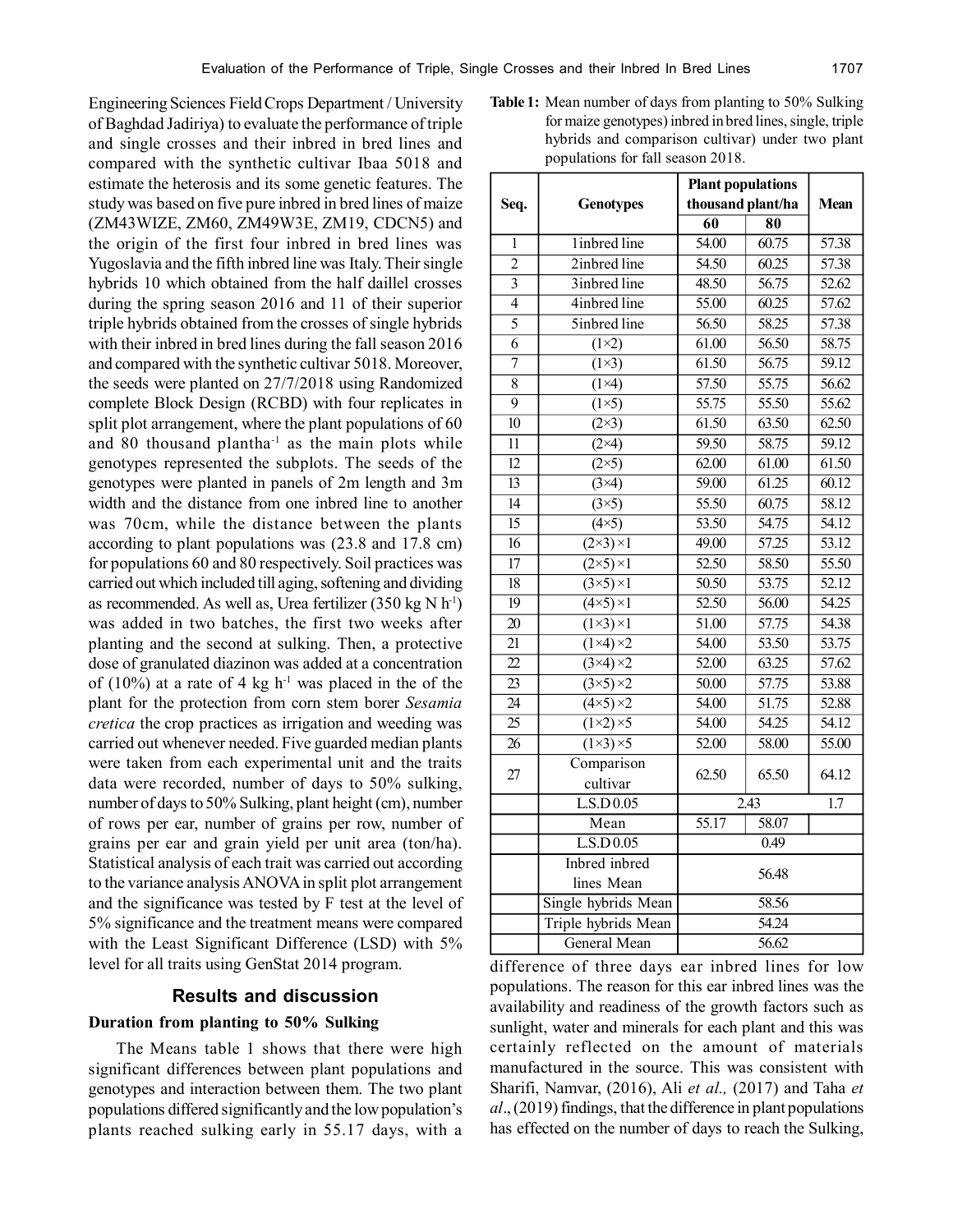where the low populations plants was early to reach sulking due to the availability of sufficient growth requirements of water, nutrients and sunlight. The table also shows a significant difference between the genotypes in the days to tasting, the parent 3 was earliest and took 52.62 days to reach 50% sulking and it was significantly different from the other parents, which did not differ significantly among them. Furthermore, the parent 4 was the most delayed to reach sulking and took 57.62 days to reach the sulking the parents' Mean was close to the general Mean but lower. The single hybrids were delayed than their parents and the hybrid  $(5\times4)$  was earliest and took 54.12 days and did not differ significantly from the hybrid  $(5\times1)$ , which took 55.62 days to reach sulking, these two hybrids have reached the sulking for less period than the general Mean, the parents Mean and single hybrids. While the hybrid  $(3\times2)$  took the longest time to reach sulking amounted 62.5 days delayed than the earliest hybrids by more than 8 days. The triple hybrids differed significantly between them and the Mean of these hybrids differed from the parent's Mean, the single hybrids and the general Mean. The earliest triple hybrids was the  $(5\times3)\times3$  hybrid, where it took 52.12 days to reach 50% sulking and did not differ significantly from the hybrids  $(3\times2)\times1$ ,  $(4\times1)\times2$  and  $(5\times4)\times2$ , which they took 53.12, 53.75 and 52.88 days respectively. These hybrids was superior over the other triple hybrids and their parents, the single hybrids and the comparison cultivar as well as the general mean. The triple hybrids delayed in sulking was the  $(4\times3)\times2$  hybrid which took 57.62 days to reach the sulking. All genotypes from parents, single and triple hybrids were significantly superior over the comparison cultivar, which took 64.12 days to reach sulking except the single hybrid  $(3\times2)$  which was not significantly different from it. The comparison cultivar was delayed to reach the sulking by 12 days from the earliest genotypes triple hybrid  $(5\times3)\times1$ , in general, 13 genotypes exceeded over the trait general Mean, while 25 genotypes was significantly superior over the comparison cultivar. The number of sulking days varies depending on the genotype, this is because of the genetic combination, the number of dominant genes pairs and the type of genetic action of each genotype, thesis consistent with Tollenaar *et al.*, (2006) results. The interaction was significant and the sulking trait responded depending on plant populations and genotypes and the response was towards increase the number of sulking days by increasing plant populations and 19 genotypes increased the number of sulking days by increasing plant populations. Finally, maximum increase in number of days with the populations increased was 11.25 days for the genotype  $(4\times3)\times2$  followed by inbred inbred line 3 and the triple hybrid  $(3\times2)\times1$  with an increase

reached 8.25 days for both. As well as, the lowest response for the triple hybrid  $(2\times1)\times5$  was 0.25 days and this increase was not significant, as well as the hybrids  $(3\times2)$ ,  $(4\times3)$  and  $(5\times4)$  their increases was not significant.

# **Duration from planting to 50% sulking**

The results of table 2 showed that there were significant differences in the Mean duration from planting to 50% Sulking, for different plant population's levels and genotypes and their interaction. The low populations plants (60 thousand plant/ha) reached 50% Sulking earlier with a mean of 58.80 days, while the high populations plants) 80 thousand plant/ha) needed an Mean number of days of 61.97 days with a difference between the two populations amounted to 3.17 days. The reason for delays the high population's plants is the limited materials processed by the carbon metabolism process because of increased shading of leaves, this led to the continuation of vegetative growth and then delayed the sulking emergence. This was consistent with Mandic, (2011) Ahmad and Fathi, (2018) results, the variation in plant populations effected on duration required of the Sulking appearance. Table 2 data indicates that there were significant differences between genotypes, where the inbred line 3 exceeded by recorded the minimum number of days to reach 50% Sulking of 55.75 days. While the inbred line 4 was delayed as, the longest time needed to reach 50% Sulking of 62.38 days and did not differ significantly from the two inbred in bred lines 1 and 5. Therefore, they reached to the sulking by 61.00 and 61.62 days respectively and it was observed that the Mean of two inbred in bred lines 2 and 3 is lower than the general Mean where reached 60.38 days. As for single hybrids, the hybrid  $(5\times4)$  was the earliest sulking by giving the lowest Mean number of sulking days was 58.62 days and it did not differ significantly from the hybrid  $(4\times1)$ . Then, the hybrid  $(3\times2)$  was the last single hybrids to reach the sulking which needed 65.62 days and it did not significantly different from the hybrid  $(5\times2)$  which needed 64.62 days to reach 50% Sulking, the Mean number of single hybrids was 62.62 days, which was higher than the general Mean and the inbred in bred lines Mean. The triple hybrid  $(5\times4)\times2$  is one of the earliest hybrids as it needed the minimum number of days of Sulking amounted to 55.50 days and did not differ significantly from the hybrid  $(3\times2)\times1$  and  $(4\times1)\times2$  and  $(2\times1)\times5$  This hybrids was significantly superior over the other triple, single hybrids and their parents except the parent 3 and also superior over the comparison cultivar. While the triple hybrid  $(4\times3)\times2$  was the last hybrids to reach the sulking as it took 60.50 days and did not differ significantly from the triple hybrid  $(5\times2)\times1$ , The triple hybrids Mean was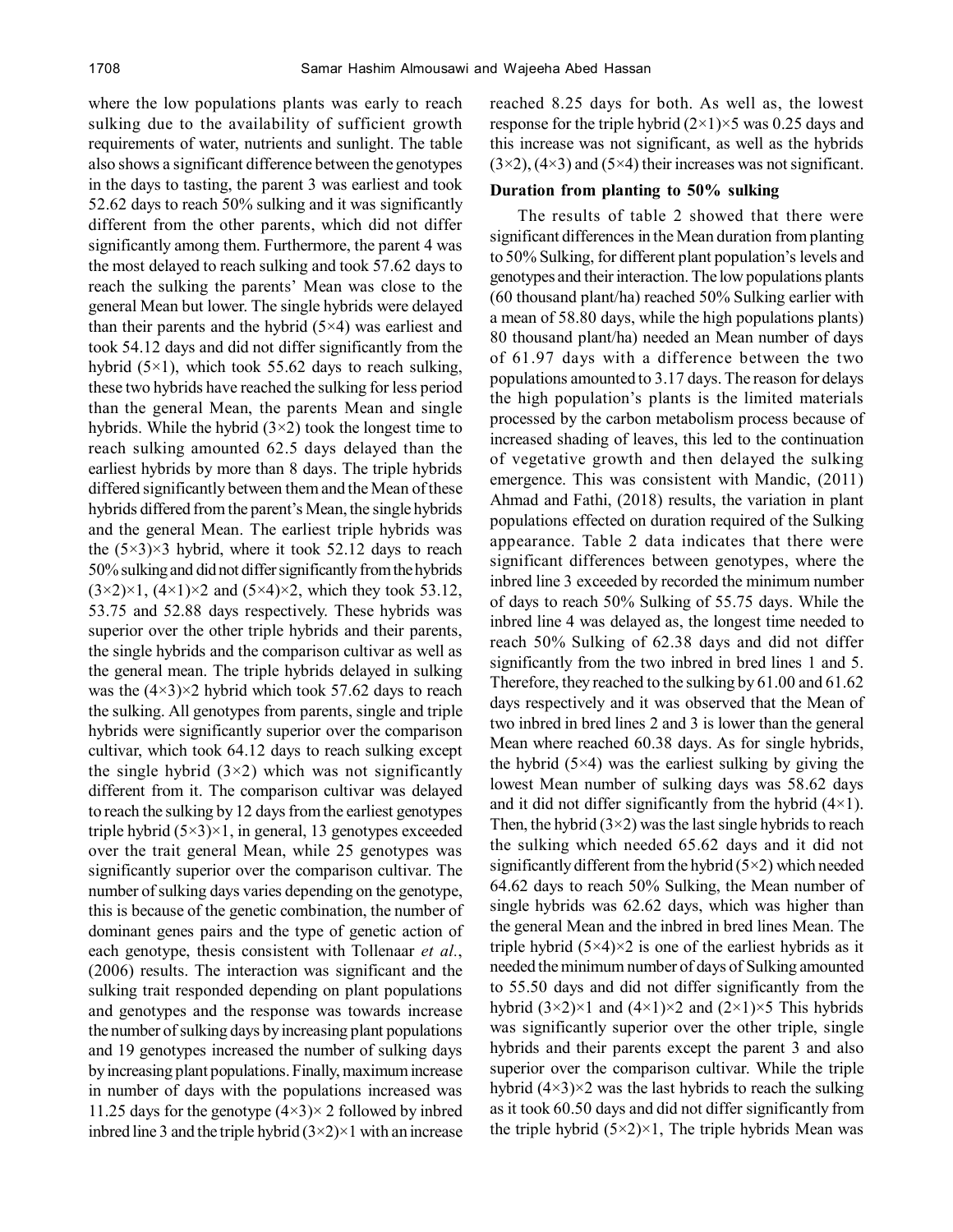**Table 2:** Mean number of days from planting to 50% Silking for maize genotypes (inbred inbred lines, single, triple hybrids and comparison cultivar) under two plant populations for fall season 2018.

|                 |                                | <b>Plant populations</b> |                     | Mean                  |
|-----------------|--------------------------------|--------------------------|---------------------|-----------------------|
| Seq.            | <b>Genotypes</b>               | thousand plant/ha        |                     |                       |
|                 |                                | $\overline{60}$          | $\overline{\bf 80}$ |                       |
| 1               | linbred line                   | 58.00                    | 64.00               | 61.00                 |
| $\overline{2}$  | 2inbred line                   | $\overline{57.50}$       | 63.00               | 60.25                 |
| 3               | 3inbred line                   | $\overline{52.50}$       | 59.00               | $\overline{55.75}$    |
| $\overline{4}$  | 4inbred line                   | 59.25                    | 65.50               | 62.38                 |
| $\overline{5}$  | 5inbred line                   | 60.00                    | 63.25               | 61.62                 |
| 6               | $(1\times2)$                   | 64.50                    | 62.25               | 63.38                 |
| $\overline{7}$  | $\overline{(1\times3)}$        | 66.75                    | 60.25               | 63.50                 |
| $\overline{8}$  | $(1\times4)$                   | $\overline{61.00}$       | $\overline{59.25}$  | 60.12                 |
| $\overline{9}$  | $(1\times 5)$                  | 62.50                    | 60.25               | 61.38                 |
| $\overline{10}$ | $\overline{(2\times3)}$        | 64.50                    | 66.75               | 65.62                 |
| 11              | $(2\times4)$                   | 66.00                    | 61.75               | 63.88                 |
| $\overline{12}$ | $(2\times5)$                   | 64.50                    | 64.75               | 64.62                 |
| 13              | $(3\times4)$                   | 63.00                    | 62.25               | 62.62                 |
| $\overline{14}$ | $(3\times5)$                   | 58.50                    | $66.\overline{50}$  | 62.50                 |
| 15              | $(4\times5)$                   | 58.50                    | 58.75               | 58.62                 |
| 16              | $(2\times3)\times1$            | 52.50                    | 61.00               | 56.75                 |
| 17              | $(2\times5)\times1$            | 55.25                    | 63.00               | 59.12                 |
| 18              | $\overline{(3\times5)\times1}$ | $\overline{54.50}$       | 60.25               | 57.38                 |
| $\overline{19}$ | $\overline{(4\times5)\times1}$ | 57.50                    | 60.00               | 58.75                 |
| $\overline{20}$ | $\overline{(1\times3)\times1}$ | 54.25                    | 61.25               | 57.75                 |
| $\overline{21}$ | $\overline{(1\times4)\times2}$ | $\overline{55.50}$       | 57.75               | $\frac{56.62}{56.62}$ |
| $\overline{22}$ | $\overline{(3\times4)\times2}$ | $\overline{55.25}$       | 65.75               | 60.50                 |
| $\overline{23}$ | $\overline{(3\times5)\times2}$ | 52.50                    | 62.00               | 57.25                 |
| 24              | $\overline{(4\times5)\times2}$ | 55.50                    | 55.50               | 55.50                 |
| $\overline{25}$ | $\overline{(1\times2)\times5}$ | $\frac{56.00}{56.00}$    | $\overline{58.25}$  | $\overline{57.12}$    |
| $\overline{26}$ | $(1\times3)\times5$            | $\overline{53.75}$       | 61.00               | 57.38                 |
| 27              | Comparison                     | 68.00                    | 70.00               | 69.00                 |
|                 | cultivar                       |                          |                     |                       |
|                 | L.S.D 0.05                     | $\overline{2.33}$        |                     | 1.64                  |
|                 | Mean                           | 58.80                    | 61.97               |                       |
|                 | L.S.D 0.05                     | 0.70                     |                     |                       |
|                 | Inbred inbred                  | 60.20                    |                     |                       |
|                 | lines Mean                     |                          |                     |                       |
|                 | Single hybrids Mean            |                          | 62.62               |                       |
|                 | Triple hybrids Mean            | 57.65                    |                     |                       |
|                 | General Mean                   | 60.38                    |                     |                       |

57.65 days, which is lower than the inbred in bred lines Mean, single hybrids and the general Mean. All genotypes, including parents and their single and triple hybrids were significantly superior over the comparison cultivar, which took the longest duration of 69.00 days to reach 50% Sulking, this is by a difference of 3.38 days over the most delayed single hybrids  $(3\times2)$ . In general, 14 genotypes exceeded over the general Mean, which showed that there was a variation between the genotypes for Sulking trait. The sulking date was influenced by many factors such as the nature of the genotype and the distance between plants, whenever the distance decreases, competition for carbon metabolism materials and the shading increases, which effects on the rapid of sulking emergence. This is consistent with (Tollenaar *et al*., 2006, Latheeth *et al*., 2009, AL-Rawi, 2012), where they showed that the number of days of silking varies with the genetic combination change of the genotype. As for the interaction, the results showed that there were a significant interaction between two plant populations and the genotypes, the interaction was towards increasing the number of days of Silking with increasing plant populations, where it increased in 20 genotypes and decreased in 6 genotypes, while the genotype  $(5\times4)\times2$ was not affected by plant populations change. The maximum response to the increase in the number of days with the increases of plant populations by 10.5 days for triple hybrid  $(4\times3) \times2$  and did not differ significantly from the two hybrids  $(5\times3)\times2$  and  $(3\times2)\times1$ .

Their increases in the number of days with the with the increases of plant populations was 9.5 and 8.5 days respectively, while the two hybrids  $(5\times2)$  and  $(5\times4)$  gave the lowest response reached 0.25 days and did not differ significantly from the two hybrids  $(4\times3)$  and  $(2\times1)\times5$ .

## **Plant height (cm)**

Table 3, showed that there were no significant differences between plant populations, while there were significant differences between the genotypes and the interaction between the populations and the genotypes. Although there was a difference in the plant height amounted to 5.88 cm, but it was not significant, since the plant height increased at a high populations and reached 197.29 cm compared to the low populations plants who's their plants height was 191.41cm. After the distance between plants decreases, this means increasing the number of plants per unit area, which increases the competing of plants with each other on the growth requirements of water, solar radiation, soil minerals and other materials, because they are limited. Therefore the number of sulking days, vegetative growth, size, number of leaves, leaves shading are increased, which stimulates the action of auxins, gibberellins to increase growth of the stem internodes cells and rapid its division, then it elongates and the stem height increases. This was consistent with Salama *et al*., (2007), Ramezani *et al.*, (2011), Abdulla and Harchan, (2014) findings. Table 3 shows that there were significant differences between the genotypes, where the inbred line 5 exceeded by giving the highest plant height of 213.55 cm and differed significantly from the other inbred in bred lines. Followed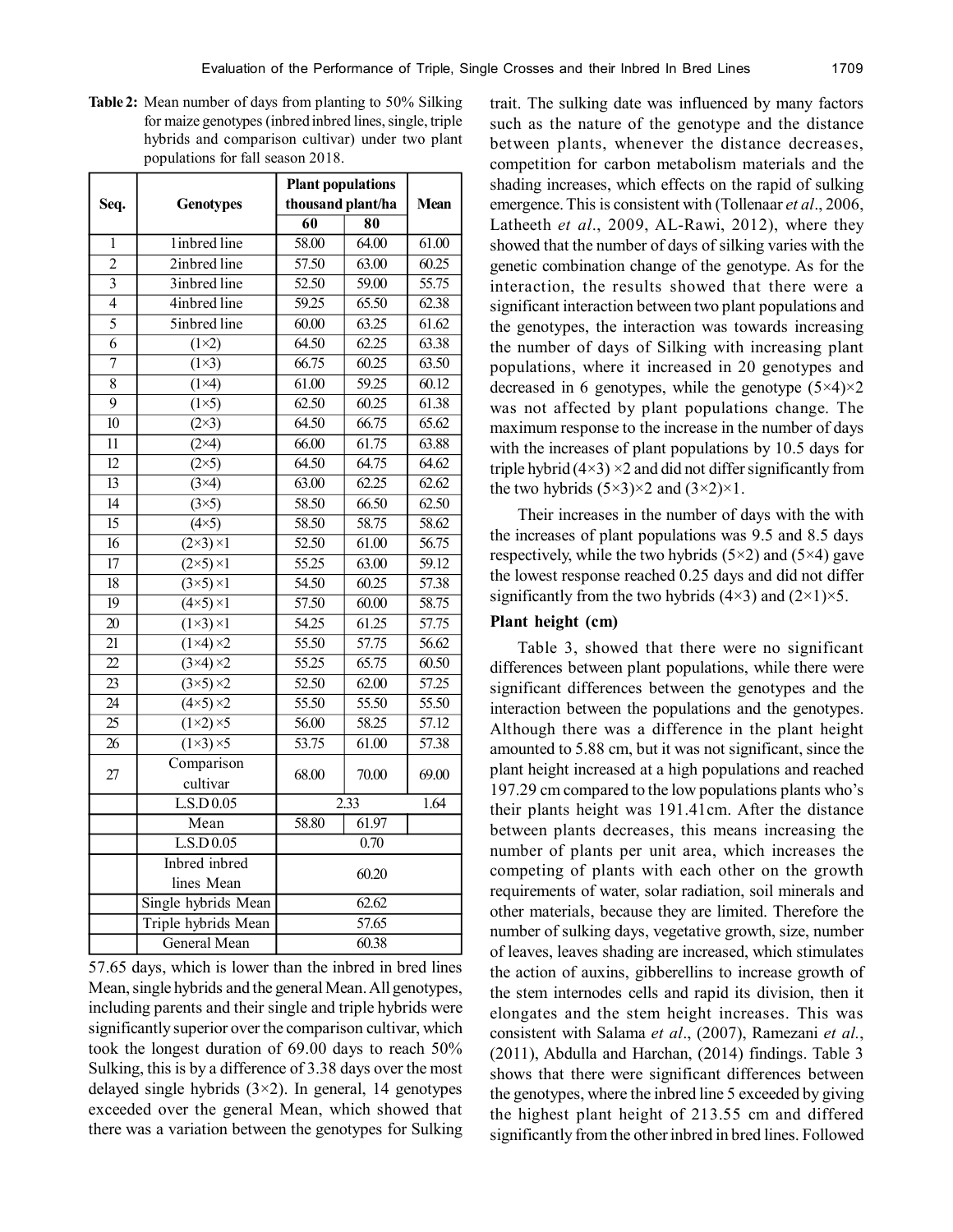**Table 3:** Mean plant height (cm) for maize genotypes (inbred in bred lines, single, triple hybrids and comparison cultivar) under two plant populations for fall season 2018.

|                 |                                | <b>Plant populations</b> |                     |                    |
|-----------------|--------------------------------|--------------------------|---------------------|--------------------|
| Seq.            | <b>Genotypes</b>               | thousand plant/ha        |                     | Mean               |
|                 |                                | $\overline{60}$          | $\overline{\bf 80}$ |                    |
| 1               | linbred line                   | 173.15                   | 159.75              | 166.45             |
| $\overline{2}$  | 2inbred line                   | 169.45                   | 165.20              | 167.33             |
| $\overline{3}$  | 3inbred line                   | 160.25                   | 171.10              | 165.68             |
| $\overline{4}$  | 4inbred line                   | 141.55                   | 158.95              | 150.25             |
| 5               | 5inbred line                   | 210.55                   | 216.55              | 213.55             |
| $\overline{6}$  | $(1\times 2)$                  | 175.65                   | 172.90              | 174.28             |
| $\overline{7}$  | $(1\times3)$                   | 198.25                   | 222.30              | 210.28             |
| $\overline{8}$  | $(1\times4)$                   | 186.40                   | 180.10              | 183.25             |
| $\overline{9}$  | $(1\times 5)$                  | 199.95                   | 214.45              | 207.20             |
| $\overline{10}$ | $\overline{(2\times3)}$        | 196.00                   | 194.85              | 195.43             |
| $\overline{11}$ | $(2\times4)$                   | 175.85                   | 171.30              | 173.58             |
| 12              | $(2\times5)$                   | 173.20                   | 186.70              | 179.95             |
| $\overline{13}$ | $(3\times4)$                   | 188.65                   | 211.20              | 199.93             |
| $\overline{14}$ | $(3\times5)$                   | 218.70                   | 218.25              | 218.48             |
| $\overline{15}$ | $(4\times5)$                   | 181.70                   | 191.90              | 186.80             |
| 16              | $(2\times3)\times1$            | 211.10                   | 173.05              | 192.08             |
| $\overline{17}$ | $\overline{(2\times5)\times1}$ | 186.20                   | 195.65              | 190.93             |
| 18              | $\overline{(3\times5)\times1}$ | 214.70                   | 218.35              | $\frac{216.53}{ }$ |
| $\overline{19}$ | $\overline{(4\times5)\times1}$ | 186.75                   | 206.95              | 196.85             |
| 20              | $\overline{(1\times3)\times1}$ | 213.75                   | 208.25              | 211.00             |
| $\overline{21}$ | $\overline{(1\times4)\times2}$ | 207.00                   | 213.25              | 210.13             |
| $\overline{22}$ | $\overline{(3\times4)\times2}$ | 204.70                   | 196.60              | 200.65             |
| $\overline{23}$ | $\overline{(3\times5)\times2}$ | 221.75                   | 214.90              | 218.33             |
| $\overline{24}$ | $\overline{(4\times5)\times2}$ | 163.05                   | $\overline{208.1}$  | 185.58             |
| $\overline{25}$ | $\overline{(1\times2)\times5}$ | 221.40                   | 217.25              | 219.33             |
| $\overline{26}$ | $(1\times3)\times5$            | $\overline{200.10}$      | 246.35              | 223.23             |
| 27              | Comparison                     | 188.25                   |                     |                    |
|                 | cultivar                       |                          | 192.75              | 190.50             |
|                 | L.S.D 0.05                     | 17.21                    |                     | 12.17              |
|                 | Mean                           | 191.41                   | 197.29              |                    |
|                 | L.S.D 0.05                     | $\overline{\text{NS}}$   |                     |                    |
|                 | Inbred inbred                  |                          |                     |                    |
|                 | lines Mean                     | 172.65                   |                     |                    |
|                 | Single hybrids Mean            |                          | 192.92              |                    |
|                 | Triple hybrids Mean            |                          | 205.88              |                    |
|                 | General Mean                   | 194.35                   |                     |                    |

by inbred line 2 with a plant height of 167.33 cm and did not differ significantly from the two inbred in bred lines (1 and 3), while inbred line 4 it gave the highest plant height was 150.25 cm, it was observed that inbred line 5 was superior to the inbred in bred lines Mean and the general Mean. While the rest of the inbred in bred lines their plant height was decreased over their Mean and the general Mean. The single hybrid  $(5\times3)$  was superior by giving the highest plant height of 218.40 cm and did

not significantly differ from the hybrids  $(3\times1)$ ,  $(5\times1)$ , which their height reached 210.28, 207.20 cm respectively. While the lowest plant height was 173.58cm for the hybrid  $(4\times2)$ and did not significantly differ from the hybrids  $(2\times1)$ ,  $(4\times1)$ ,  $(5\times2)$  the increase percentage between the highest and lowest single hybrids was 25.87%. The triple hybrid  $(3\times1)\times5$  exceeded by giving the highest plant height of 223.23 cm and did not differ significantly from  $(5\times3)\times1$ ,  $(3\times1)\times2$ ,  $(5\times3)\times2$  and  $(2\times1)\times5$ , which gave a plant height of 216.53, 211.00, 218.33 and 216.33 cm, respectively. The minimum height of the plant reached 185.58 cm for hybrid  $(5\times4)\times2$  and did not differ significantly from the hybrids  $(3\times2)\times1$  and  $(5\times2)\times1$  and  $(5\times4)\times1$ . The triple hybrids Mean was (205.88 cm) that exceeded over the inbred in bred lines Mean, single hybrids and the general Mean of (172.66, 192.92 and 194.35 cm respectively). There were 16 genotypes (1 inbred line, 5 single hybrids and 10 triple hybrids) was superior over the general Meanwhile 10 genotypes were significantly superior over the comparison cultivar.

The variation of stem height between parents and their hybrids was constrained to the genetic traits and the reason for the hybrids superiority is their ability to exploit the available growth factors very well and this is consistent with Al-Dawdi *et al.*, (2015) and Anees *et al.,* (2017) pointed out. The interaction was significant between the genotypes and the plant populations and the interaction was towards increasing the plant height by the increases of plant populations. The number of genotypes that their height increased with increasing plant populations was 15 genotypes, while 12 genotypes their plant height decreased with increasing plant populations. The maximum response of plant height was for the genotype  $(3\times1)\times5$ , where its plant height increased by 46.25 cm with plant populations increasing from 60 thousand to 80 thousand plant  $ha^{-1}$  and the genotype  $(5\times4)\times2$  was not significantly different with an increase of 45.05 cm. The response of these two genotypes differed significantly from the rest of genotypes, while the increasing of plant populations did not significantly increase the plants height

### **Number of rows per ear**

The results of table 4 show that Mean number of rows per ear was significantly affected with the variation of plant populations and genotypes, whereas the interaction between them was not significant. The results of table 4 showed that plant populations was significantly affected on the number of rows per Ear. As the low populations (60 thousand plant/ha) exceeded in the number of rows per ear and gave a number of rows reached 15.59 row ear-1 and when increase the plant populations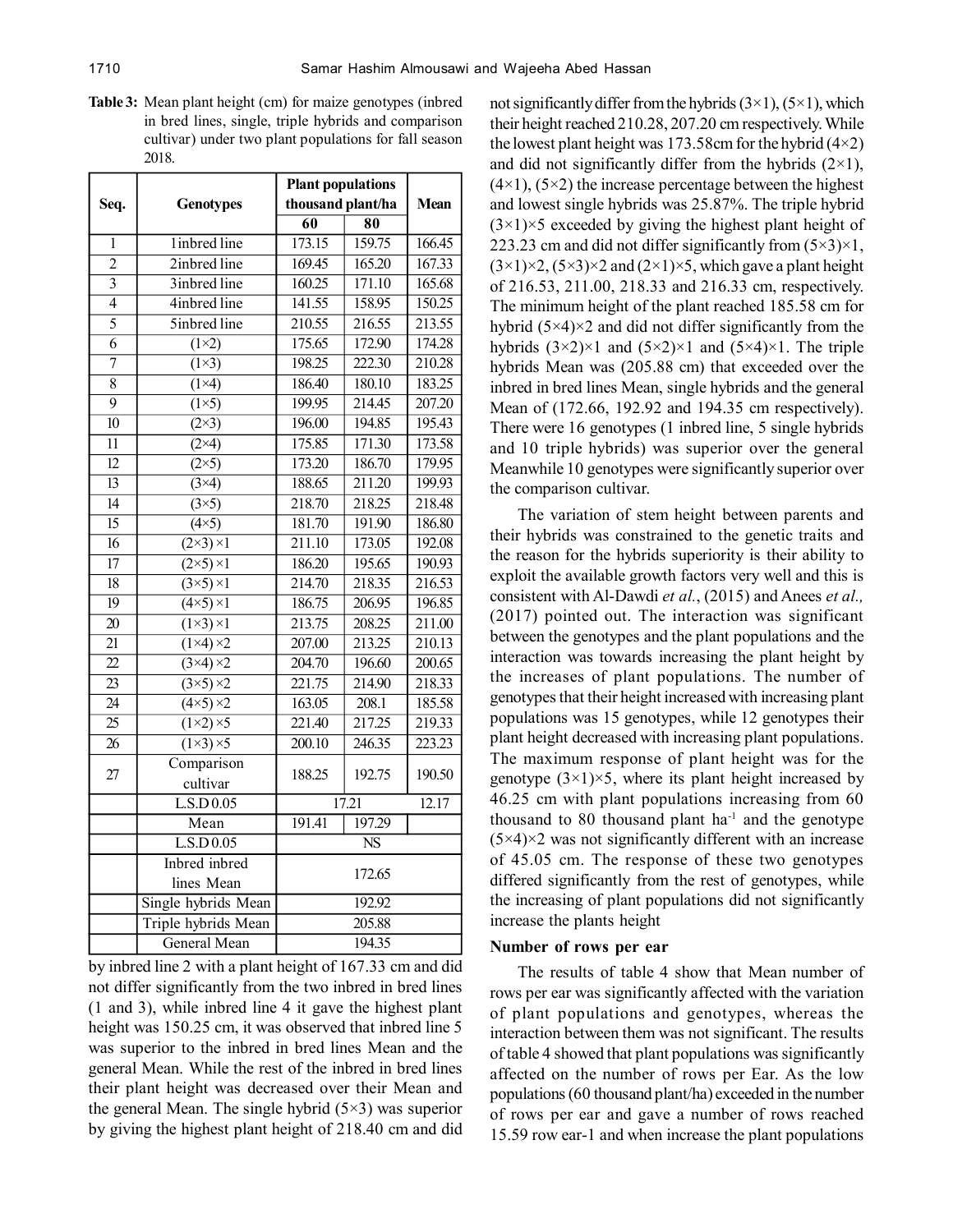**Table 4:** Mean number of rows per ear for maize genotypes) in bred lines, single, triple hybrids and comparison cultivar) under two plant population for fall season 2018.

|                 |                                | <b>Plant populations</b> |                    |       |
|-----------------|--------------------------------|--------------------------|--------------------|-------|
| Seq.            | <b>Genotypes</b>               | thousand plant/ha        |                    | Mean  |
|                 |                                | $\overline{60}$          | 80                 |       |
| 1               | linbred line                   | 14.70                    | 13.70              | 14.20 |
| $\overline{2}$  | 2inbred line                   | 15.18                    | 15.00              | 15.09 |
| $\overline{3}$  | 3inbred line                   | 15.35                    | 14.58              | 14.96 |
| $\overline{4}$  | 4inbred line                   | 15.67                    | 14.55              | 15.11 |
| $\overline{5}$  | 5inbred line                   | 17.13                    | 15.45              | 16.29 |
| $\overline{6}$  | $(1\times 2)$                  | 14.75                    | 15.05              | 14.90 |
| $\overline{7}$  | $\overline{(1\times3)}$        | 16.20                    | 15.00              | 15.60 |
| $\overline{8}$  | $(1\times4)$                   | 15.20                    | 13.80              | 14.50 |
| $\overline{9}$  | $\overline{(1\times 5)}$       | 16.10                    | 14.15              | 15.13 |
| $\overline{10}$ | $\overline{(2\times3)}$        | 16.10                    | $\overline{14.95}$ | 15.53 |
| $\overline{11}$ | $\overline{2\times 4}$         | 14.10                    | 14.05              | 14.08 |
| $\overline{12}$ | $(2\times5)$                   | 15.70                    | 14.35              | 15.03 |
| $\overline{13}$ | $(3\times4)$                   | 15.60                    | 14.65              | 15.13 |
| $\overline{14}$ | $(3\times5)$                   | 16.35                    | 15.55              | 15.95 |
| $\overline{15}$ | $\overline{(4\times5)}$        | 15.10                    | 15.35              | 15.23 |
| 16              | $(2\times3)\times1$            | 16.00                    | 14.50              | 15.25 |
| $\overline{17}$ | $\overline{(2\times5)\times1}$ | 15.30                    | 14.75              | 15.03 |
| $\overline{18}$ | $\overline{(3\times5)\times1}$ | 14.90                    | 14.50              | 14.70 |
| $\overline{19}$ | $\overline{(4\times5)\times1}$ | 14.60                    | 14.55              | 14.58 |
| $\overline{20}$ | $\overline{(1\times3)\times1}$ | 16.30                    | 15.00              | 15.65 |
| $\overline{21}$ | $\overline{(1\times4)\times2}$ | 15.10                    | 14.50              | 14.80 |
| $\overline{22}$ | $\overline{(3\times4)\times2}$ | 15.98                    | 15.70              | 15.84 |
| 23              | $\overline{(3\times5)\times2}$ | 16.70                    | 14.20              | 15.45 |
| $\overline{24}$ | $\overline{(4\times5)\times2}$ | 15.10                    | 14.55              | 14.83 |
| $\overline{25}$ | $\overline{(1\times2)\times5}$ | 16.20                    | 15.15              | 15.68 |
| $\overline{26}$ | $\overline{(1\times3)\times5}$ | 15.60                    | 15.05              | 15.33 |
| 27              | Comparison<br>cultivar         | 15.82                    | 14.90              | 15.36 |
|                 | L.S.D 0.05                     | $\overline{\text{N.S.}}$ |                    | 0.98  |
|                 | Mean                           | 15.59                    | 14.72              |       |
|                 | L.S.D 0.05                     |                          | 0.25               |       |
|                 | Inbred inbred                  |                          |                    |       |
|                 | lines Mean                     | 15.13                    |                    |       |
|                 | Single hybrids Mean            | 15.11                    |                    |       |
|                 | Triple hybrids Mean            |                          | 15.19              |       |
|                 | General Mean                   | 15.15                    |                    |       |

to 80 thousand plantain gave the lowest Mean for this trait reached  $14.72$  row ear<sup>-1</sup>, with an increase of  $5.91\%$ . This result was consistent with Sharifi *et al*., (2009) pointed out that the number of grains in row increased significantly by increasing the distance between plants. The results of table 4, showed that there were significant differences between the parents, their single and triple hybrids and comparison cultivar. It was observed that inbred line 5 was significantly superior over all inbred in bred lines by giving the highest Mean number of rows per ear reached 16.29 row ear-1. While inbred line 1 gave the lowest Mean reached 14.20 row ear-1 and did not differ significantly from the inbred in bred lines 2, 3 and 4 and the inbred in bred lines Mean was (15.13) which is lower than the general Mean (15.15). As for the single hybrids, the hybrid  $(5\times3)$  gave the highest Mean for the trait reached 15.95 row ear<sup>-1</sup> and did not significantly differ from 6 hybrids  $(3\times1)$  and  $(5\times1)$  and  $(3\times2)$  and  $(5\times2)$ And (4×3) and (5×4). As well as, the single hybrid (4×2) gave the lowest Mean number of rows per ear reached 14.08 row ear<sup>-1</sup> and did not significantly different from single hybrids  $(2\times1)$ ,  $(4\times1)$  and  $(5\times2)$  which gave an Mean number of rows amounted to 14.90, 14.50 and 15.03 row ear-1 respectively. The Mean triple hybrids was higher than the inbred inbred lines Mean, single hybrids and the general Mean. The hybrid  $(4\times3)\times2$  gave the highest Mean reached 15.84 row ear<sup>1</sup> and did not significantly differ from 7 of the triple hybrids)  $(3\times2) \times1$ ,  $(5\times2)\times1$  and  $(3\times1)\times2$ ,  $(4\times3)\times2$ ,  $(5\times3)\times2$ ,  $(2\times1)\times5$  and  $(3\times1)\times5$ . Whereas the triple hybrid  $(5\times4)\times1$  gave, the lowest Mean number of rows reached 14.58 row ear<sup>1</sup> and did not differ significantly from 7 of the triple hybrids. When comparing all genotypes with the synthetic cultivar, it observe that 8 genotypes was non-significant exceeded and also observe that 12 genotypes exceeded over the general Mean (1 inbred line, 4 single hybrids and 7 triple hybrids). The difference in genotypes in the number of rows per ear are due to the genetic factor, this is consistent with Anees *et al*., (2017) findings. Finally, the results of table 4 showed that the interaction was not significant between plant population and genotypes in the number of rows per ear.

### **Number of grains per row**

The results of table 5 showed that the plant population levels had a significant effect on the Mean number of grains per row and the results showed that there were significant differences between the genotypes and their interaction with the plant population. Moreover, the results indicate that the decrease of plant population from 60 to 80 thousand plant/ha caused a decrease in the Mean number of grains per row, where the low population plants was significantly superior in the Mean number of grains per row reached 40.24 grain/row over the high populations plants of 2.71 grain row. The reason for the Mean number of grains per row increase is due to increase the Mean ear length in the low populations, this is consistent with (Abed-Alamir, 2017) findings. As well as, the results showed that there were a significant differences between genotypes, it was observed that inbred line 1 gave the highest Mean number of grains per row 36.33 grain row,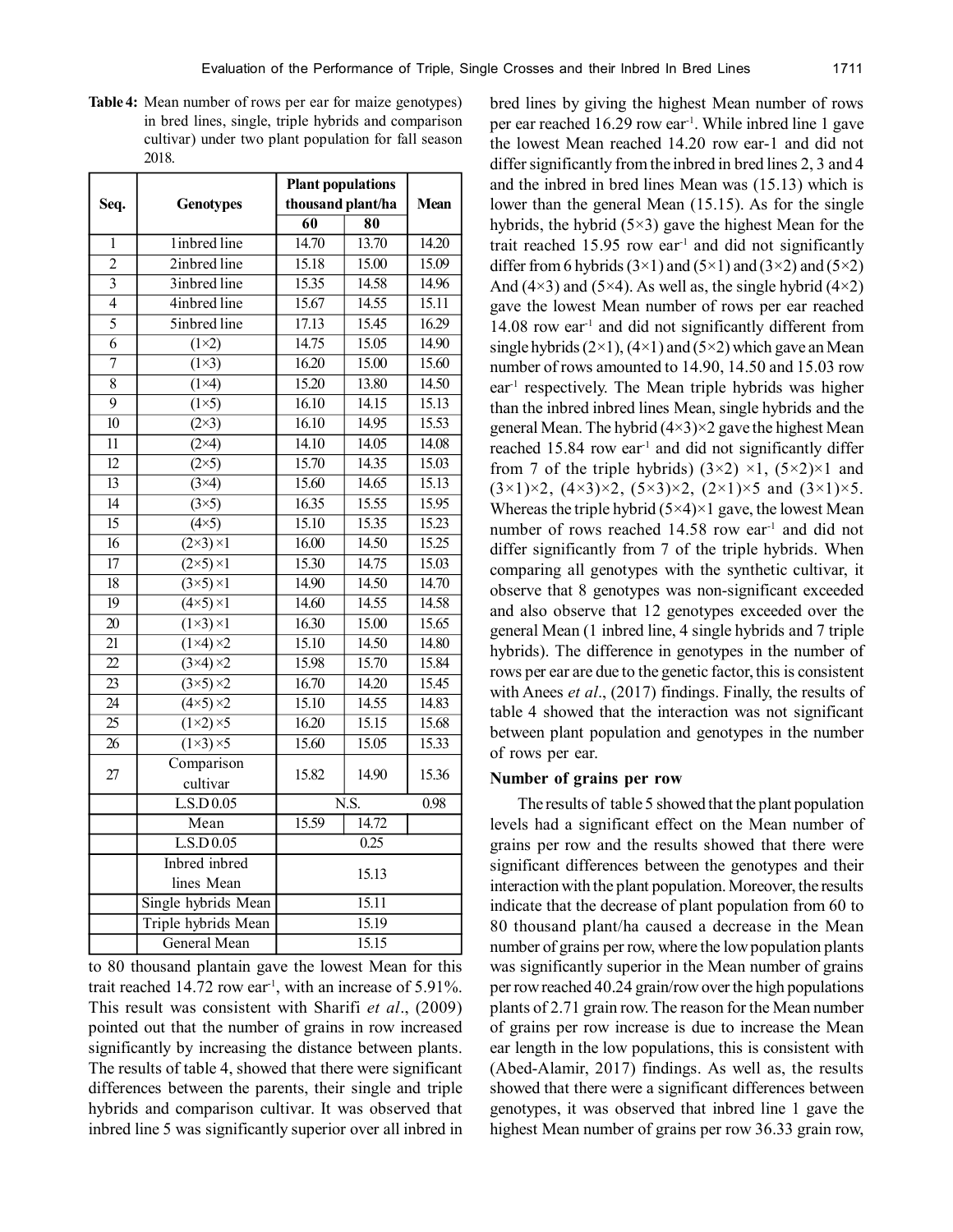which was not significantly different from the two inbred in bred lines 3 and 4, which they gave 34.83 and 34.33 grain/row respectively. Although, inbred line 2 gave the lowest Mean number of grains per row 33.05 grain row and did not differ significantly from the inbred in bred lines 3, 4 and 5, the inbred in bred lines Mean were lower than the general Mean, as their number of grains per row was 34.49 and 38.88 grain row respectively. As for the single hybrids, the hybrid  $(3\times1)$  was significantly superior over the most single hybrids by giving the highest number of grains per row reached 41.59 grain/row, but it did not differ significantly from the hybrids  $(4\times1)$  and  $(5\times1)$ ,  $(3\times2)$  and  $(5\times4)$  which Mean 40.48, 38.93, 40.68 and 39.98 grain/ear respectively. Though, the hybrid  $(2\times1)$ gave the lowest Mean was 36.57 grain/row and did not differ significantly from the hybrid  $(5\times2)$ , which its Mean number of rows per ear amounted to 36.63 grains row, the increase between the highest and lowest single hybrids was 5 grain row with an increase of 13.73%. Furthermore, table 5, showed that the Mean triple hybrids was higher than the general Mean and the highest Mean of 42.18 grain/row for the hybrid  $(5\times3)\times1$  and did not significantly differ from 6 of the triple hybrids  $(5\times4)\times1$  and  $(3\times1)\times2$ ,  $(4 \times 1) \times 2$ ,  $(5 \times 4) \times 2$ ,  $(2 \times 1) \times 5$  and  $(3 \times 1) \times 5$ . However, the hybrid (4×3)×2 gave the lowest Mean reached 37.62 grain/ row and it did not significantly different from the hybrids  $(3\times2)\times1$  and  $(5\times2)\times1$ . The Means number of grains per row for arents and their single and triple hybrids indicate that the latter was the highest, where the Mean triple hybrids was 40.39 grain row, which is higher than the general Mean of 38.88 grain row Because of varied the inbred inbred lines and their hybrids, it can observed that 17 genotypes (8 single hybrids and 9 triple hybrids) were superior over the general Mean 38.88-grain row As well as, 17 genotypes were significantly superior over the comparison cultivar (8 single hybrids and 9 triple hybrids), where its Mean number of grains was 36.43 grain row. The number of grains per row in ear is directly affected by fertilization and if suitable conditions availability and the pollination process is complete, grains are formed along the ear and this is consistent with Gassim and Hassan, (2016) and Abed-Alamir, (2017) findings. The results of table 5 indicated that there was a significant interaction between the plant population's levels and the genotypes and the interaction was towards decreasing the number of grains per row with increasing plant populations. Since the number of grains per row for all genotypes decreased with increasing plant populations except the single hybrid  $(5\times4)$  and the triple hybrid  $(4\times3)\times2$  in which the number of grains per row increased by increasing the plant populations. However, the increase was not significant (from 39.25 to 40.70 grain/row, from **Table 5:** Mean number of grains per row for maize genotypes (inbred inbred lines, single, triple hybrids and comparison cultivar) under two plant populations for fall season 2018.

|                 |                                | <b>Plant populations</b> |                     |                   |
|-----------------|--------------------------------|--------------------------|---------------------|-------------------|
| Seq.            | <b>Genotypes</b>               | thousand plant/ha        |                     | Mean              |
|                 |                                | 60                       | $\overline{\bf 80}$ |                   |
| 1               | 1inbred line                   | 37.85                    | 34.80               | 36.33             |
| $\overline{2}$  | 2inbred line                   | 36.05                    | 30.05               | 33.05             |
| $\overline{3}$  | 3inbred line                   | 37.05                    | 32.61               | 34.83             |
| $\overline{4}$  | 4inbred line                   | 35.10                    | 33.55               | 34.33             |
| $\overline{5}$  | 5inbred line                   | 34.92                    | 32.90               | 33.91             |
| $\overline{6}$  | $(1\times 2)$                  | 38.05                    | 35.10               | 36.57             |
| $\overline{7}$  | $\overline{(1\times3)}$        | 43.75                    | 39.44               | 41.59             |
| $\overline{8}$  | $(1\times4)$                   | 43.45                    | 37.51               | 40.48             |
| $\overline{9}$  | $(1\times5)$                   | 42.85                    | 35.00               | 38.93             |
| $\overline{10}$ | $(2\times3)$                   | 41.95                    | 39.40               | 40.68             |
| $\overline{11}$ | $(2\times4)$                   | 39.95                    | 38.60               | 39.28             |
| $\overline{12}$ | $(2\times5)$                   | 38.96                    | 34.30               | 36.63             |
| $\overline{13}$ | $\overline{(3\times4)}$        | 39.49                    | 39.30               | 39.39             |
| $\overline{14}$ | $\overline{(3\times5)}$        | 39.40                    | 38.75               | 39.08             |
| $\overline{15}$ | $(4\times5)$                   | 39.25                    | 40.70               | 39.98             |
| 16              | $\overline{(2\times3)\times1}$ | 38.95                    | 36.95               | 37.95             |
| 17              | $\overline{(2\times5)\times1}$ | 41.10                    | 37.00               | 39.05             |
| 18              | $(3\times5)\times1$            | 43.40                    | 40.95               | 42.18             |
| $\overline{19}$ | $\overline{(4\times5)\times1}$ | 43.25                    | 39.05               | 41.15             |
| 20              | $(1\times3)\times1$            | 41.70                    | 38.75               | 40.23             |
| $\overline{21}$ | $\sqrt{1\times4}\times2$       | 43.25                    | 40.60               | 41.93             |
| $\overline{22}$ | $\overline{(3\times4)\times2}$ | 37.44                    | 37.80               | 37.62             |
| 23              | $(3\times5)\times2$            | 40.50                    | 39.40               | 39.95             |
| $\overline{24}$ | $(4\times5)\times2$            | 41.60                    | 40.40               | 41.00             |
| $\overline{25}$ | $\overline{(1\times2)\times5}$ | 41.86                    | 39.50               | 40.68             |
| $\overline{26}$ | $\overline{(1\times3)\times5}$ | 43.25                    | 39.50               | 41.38             |
| 27              | Comparison                     | 38.45                    |                     |                   |
|                 | cultivar                       |                          | 34.40               | 36.43             |
|                 | L.S.D 0.05                     | $\overline{2.98}$        |                     | $\overline{2.1}1$ |
|                 | Mean                           | 40.24                    | 37.53               |                   |
|                 | L.S.D 0.05                     | 0.49                     |                     |                   |
|                 | Inbred inbred                  |                          |                     |                   |
|                 | lines Mean                     | 34.49                    |                     |                   |
|                 | Single hybrids Mean            | 39.26                    |                     |                   |
|                 | Triple hybrids Mean            | 40.28                    |                     |                   |
|                 | <b>General Mean</b>            | 38.88                    |                     |                   |

37.44 to 37.80 grain row for the two hybrids respectively).

The maximum response of the number of grains per row was 7.85 grain/row for hybrid  $(5\times1)$  and did not significantly differ over the hybrid (4×1) response and inbred line 2, which their responded was 6.24 and 6.00 grain row respectively. Finally, the lowest response of the number of grains per row was 0.19 grain/row for hybrid (4×3) and did not significantly different from 14 genotypes (3 inbred inbred lines, 4 single hybrids and 7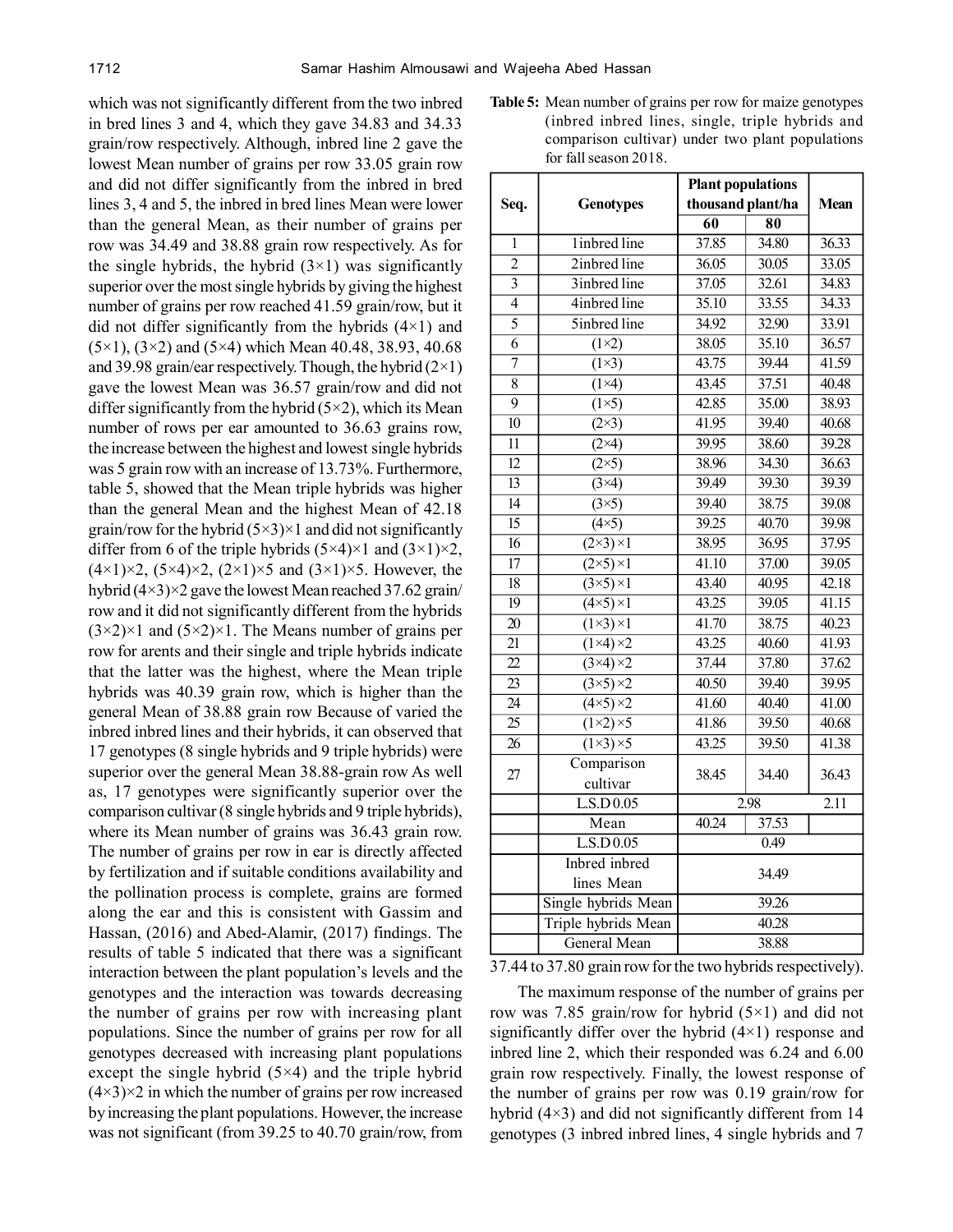**Table 6:** Mean number of grains per ear for maize genotypes (inbred inbred lines, single, triple hybrids and comparison cultivar), under two plant populations for fall season 2018.

|                 |                                | <b>Plant populations</b> |                     |             |
|-----------------|--------------------------------|--------------------------|---------------------|-------------|
| Seq.            | <b>Genotypes</b>               | thousand plant/ha        |                     | <b>Mean</b> |
|                 |                                | 60                       | $\overline{\bf 80}$ |             |
| 1               | linbred line                   | 554.8                    | 480.3               | 517.6       |
| $\overline{2}$  | 2inbred line                   | 547.0                    | 451.0               | 499.0       |
| $\overline{3}$  | 3inbred line                   | 565.3                    | 475.6               | 520.4       |
| $\overline{4}$  | 4inbred line                   | 548.8                    | 487.8               | 518.3       |
| $\overline{5}$  | 5inbred line                   | 595.9                    | 508.1               | 552.0       |
| $\overline{6}$  | $(1\times2)$                   | $\frac{560.8}{ }$        | $\overline{526.7}$  | 543.7       |
| $\overline{7}$  | $\overline{(1\times3)}$        | 708.2                    | $\overline{591.9}$  | 650.1       |
| $\overline{8}$  | $(1\times4)$                   | 658.9                    | 516.9               | 587.9       |
| $\overline{9}$  | $(1\times 5)$                  | 688.8                    | 495.0               | 591.9       |
| $\overline{10}$ | $\overline{(2\times3)}$        | 674.4                    | 587.9               | 631.2       |
| $\overline{11}$ | $(2\times4)$                   | 562.3                    | 540.7               | 551.5       |
| $\overline{12}$ | $(2\times5)$                   | 605.2                    | 490.3               | 547.7       |
| $\overline{13}$ | $\overline{3}$ $\times$ 4)     | 615.8                    | 573.9               | 594.8       |
| $\overline{14}$ | $(3\times5)$                   | 643.1                    | 602.2               | 622.6       |
| $\overline{15}$ | $(4\times5)$                   | 592.4                    | 623.1               | 607.7       |
| $\overline{16}$ | $(2\times3)\times1$            | 622.4                    | 534.3               | 578.4       |
| $\overline{17}$ | $\overline{(2\times5)\times1}$ | 628.0                    | $\overline{565.3}$  | 585.0       |
| $\overline{18}$ | $\overline{(3\times5)\times1}$ | 645.9                    | 592.7               | 619.3       |
| $\overline{19}$ | $\overline{(4\times5)\times1}$ | 631.0                    | 567.3               | 599.2       |
| $\overline{20}$ | $\overline{(1\times3)\times1}$ | 680.0                    | 577.5               | 628.8       |
| $\overline{21}$ | $\overline{(1\times4)\times2}$ | 652.8                    | 586.7               | 619.8       |
| $\overline{22}$ | $\overline{(3\times4)\times2}$ | $\overline{597.6}$       | 596.3               | 596.9       |
| $\overline{23}$ | $\overline{(3\times5)\times2}$ | 676.3                    | 558.6               | 617.5       |
| $\overline{24}$ | $(4\times5)\times2$            | 627.3                    | 582.4               | 604.8       |
| $\overline{25}$ | $\overline{(1\times2)\times5}$ | $\overline{676.9}$       | $\frac{1}{598.9}$   | 637.9       |
| 26              | $\overline{(1\times3)\times5}$ | 674.1                    | $\overline{592.7}$  | 633.4       |
| 27              | Comparison                     | 608.1                    | 514.9               | 561.5       |
|                 | cultivar                       |                          |                     |             |
|                 | L.S.D 0.05                     | 44.56                    |                     | 31.51       |
|                 | Mean                           | 548.0<br>623.8           |                     |             |
|                 | L.S.D 0.05                     | 9.90                     |                     |             |
|                 | Inbred inbred                  | 521.46                   |                     |             |
|                 | lines Mean                     |                          |                     |             |
|                 | Single hybrids Mean            | 592.91                   |                     |             |
|                 | Triple hybrids Mean            | 611.00                   |                     |             |
|                 | <b>General Mean</b>            | 585.9                    |                     |             |

triple hybrids).

## **Number of grains per ear**

Data and Means of trait in table 6 indicate that there were significant differences between plant populations and between parents and their single and triple hybrids and the interaction between genotypes and plant populations in the number of grains per ear. It was observed that the number of grains per ear was significantly reduced when increased the plant populations from 60,000 to 80,000 plant/haby 75.8 grains, which formed a decrease percentage amounted to 12.15%. This was due to the fact that cultivating a plant at low populations, this mean increasing the distance between one plant to another has led to an increase in the number of rows per ear, as well as an increase in the number of grains per row as shown in table 4 and 5. As a result, there was an increase in the number of grains per ear and this is consistent with (Latheeth *et al*., 2009, Sharifi *et al*., 2009, Nomer, Al-Hosari, 2015, Farman and Al-Maeini, 2016) findings, where they indicating that the number of grains per ear increase significantly with decreasing plant populations. As shown in table 6, there were significant differences between the genotypes in the number of grains per ear. Where the inbred line 5 was significantly superior over all inbred inbred lines by giving the highest Mean number of grains per ear reached 552.0 grains, with a difference of 53 grains, compared over the inbred line 2, which gave the lowest Mean number of grains per ear reached 499.0 grains. The variation between the inbred inbred lines was reflected on the single and triple hybrids Means, where the Mean of highest single hybrids was 650.1 grains per single hybrid  $(3\times1)$ and did not differ significantly from the hybrids  $(3\times2)$ and  $(5\times3)$ . Moreover, the lowest Mean of the single hybrids for number of grains per ear was 543.7 grain/ear of single hybrid  $(2\times1)$ , that it did not differ significantly from the two single hybrids  $(4\times2)$  and  $(5\times2)$  which they have the same parent (2), where their number of grains per ear 551.5 and 547.7 grain/ear respectively. The Mean single hybrids 592.91 grain/ear was higher than the inbred inbred lines Mean and the general Mean (521.46, 585.90 grain ear respectively). As shown from the table that the highest number of grains per ear in the triple hybrids was 637.9 for the triple hybrid  $(2\times1)\times5$  and did not differ significantly from the hybrids  $(5\times3)\times1$ ,  $(3\times1)\times2$ ,  $(4\times1)\times2$ ,  $(5\times3)\times2$  and  $(3\times1)\times5$ . While the hybrid  $(3\times2)\times1$  gave the lowest Mean number of grains per ear was 578.4 grain/ ear and did not significantly different from the triple hybrids  $(5\times2)\times1$ ,  $(5\times4)\times1$ ,  $(4\times3)\times2$  and  $(5\times4)\times5$  which gave an Mean of 585.0, 599.2, 596.9 and 604.8 grain/ear respectively. The Mean of triple hybrids was 611.0, which is higher than their parent's Mean (inbred inbred lines Mean, single hybrids) and from the general Mean. When comparing the genotypes with the comparison cultivar it found that 14 genotypes (5 single hybrids and 9 triple hybrids) was significantly exceeded over the comparison cultivar and when comparing the genotypes with their general Mean it found that 17 genotypes were higher than the general Mean. The reason for the single hybrid superiority  $(3\times1)$  over the all genotypes in the number of grains per ear is due to it has the highest leaf area and its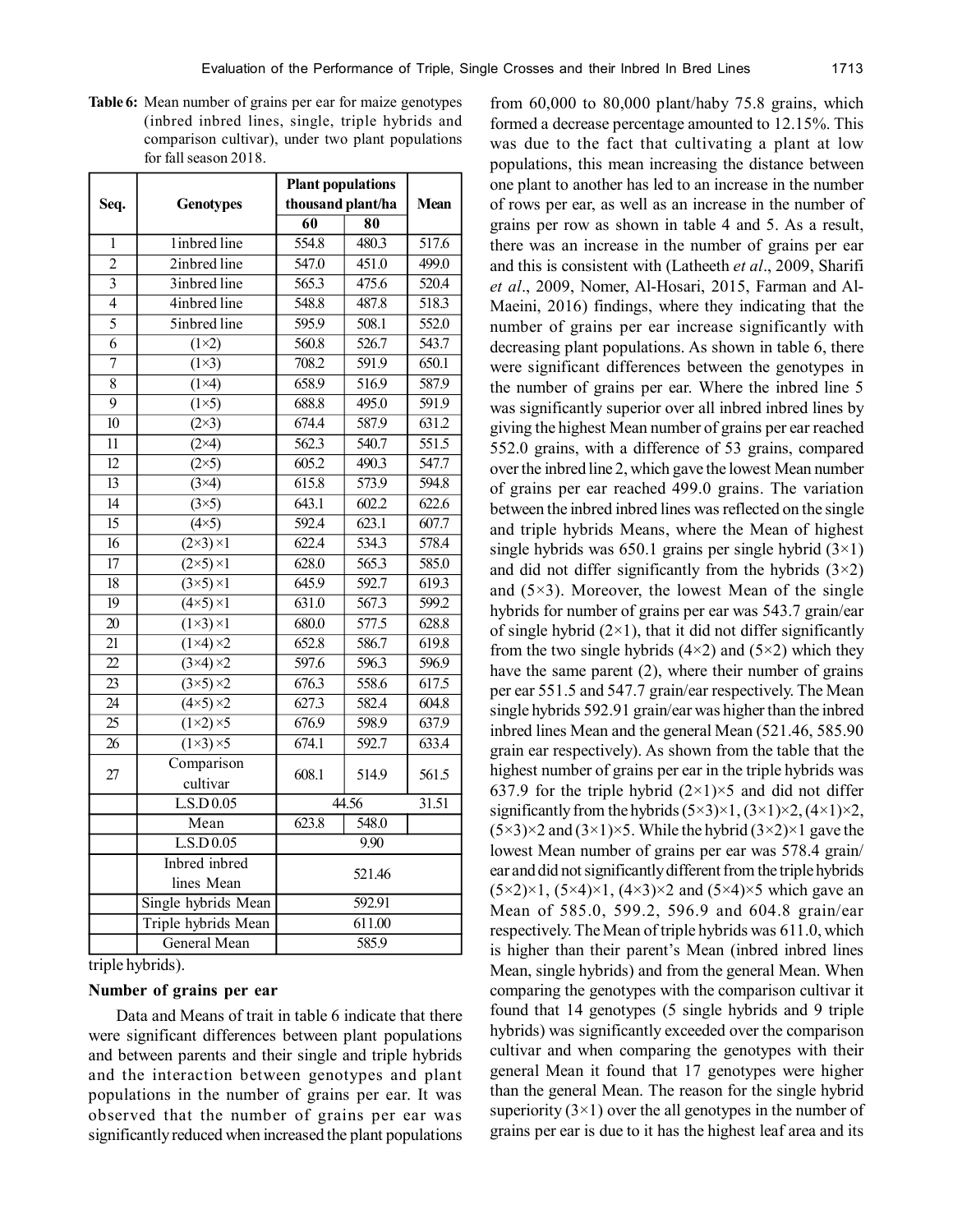index as shown in table 6 and 7 respectively.

It was good source of nutrient processing and has a highest ear length, number of rows, number of grains per row and as a result, the number of grains per ear increased. This is consistent with (Gassim and Hassan, 2016) results. Table 7 also showed that the interaction between populations levels and genotypes was significant and it is observed that all genotypes (5 parents, 9 single hybrids, 11 triple hybrids and the comparison cultivar). the number of grains per ear decreased by increasing plant populations except the single hybrid  $(5\times4)$ , which its number of grains per ear increased by 30.7 grain/ear by increasing the plant populations from 60 to 80 thousand plant/ha. Which it is a non-significant increase, but it effected on increase the single plant yield by increased plant populations as explained in the next section. The number of rows per ear and number of grains per row for hybrid  $(5\times4)$  also increased as shown in table 4 and 5, by increasing plant populations, this means that it is efficient in using growth sources of water, light and nutrients when increasing populations and the competition. The single hybrid  $(5\times1)$  gave the highest response (decrease) reached 193.8 grain ear and differed significantly over the all interactions. So, the lowest response by increased the plant populations is 2.7 grain/ ear, which is a non-significant response for the triple hybrid  $(4\times3)\times2$  and it was not differ significantly from 4 genotypes (2×1), (4×2), (4×3) and (5×3).

### **Grain yield of unit area (ton ha-1)**

The results of table 7, showed that there were significant differences between plant populations and inbred in bred lines and their single and triple hybrids and their interaction. It was observed that whenever increase plant populations, the Mean grain yield per unit area increased significantly. The Mean yield at low populations was 9.68 ton/ha, while the Mean at high populations was 11.73 ton/ha, with an increase percentage in grain yield per unit area reached 21.18% over low populations. The reason for the high populations superiority is the increase in number of plants by 20,000 plant/h and these results are consistent with Latheeth *et al*., (2009) and Hassan, (2012) results, that as the number of plants per unit area increases, the yield increases. Table 7 showed that there were significant differences between genotypes (inbred in bred lines and their single and triple hybrids). The inbred line 4 was significantly superior over the other inbred in bred lines, where its Mean yield per unit area 9.36 ton/ha and it was significantly different from all inbred in bred lines. There were an increase of 13.45% from the lowest Mean 8.25 ton/ha which was for the inbred line 1 and did not differ significantly from the two inbred in bred lines 2

**Table 7:** Mean grains yield per unit area (ton ha<sup>-1</sup>) for maize genotypes) inbred in bred lines, single, triple hybrids and comparison cultivar) under two plant populations for fall season 2018.

|                 |                                | <b>Plant populations</b> |       |             |
|-----------------|--------------------------------|--------------------------|-------|-------------|
| Seq.            | <b>Genotypes</b>               | thousand plant/ha        |       | <b>Mean</b> |
|                 |                                | 60                       | 80    |             |
| 1               | linbred line                   | 6.93                     | 9.57  | 8.25        |
| $\overline{2}$  | 2inbred line                   | 8.23                     | 8.87  | 8.55        |
| $\overline{3}$  | 3inbred line                   | 8.97                     | 8.24  | 8.60        |
| $\overline{4}$  | 4inbred line                   | 7.52                     | 11.21 | 9.36        |
| $\overline{5}$  | 5inbred line                   | 7.25                     | 10.58 | 8.91        |
| 6               | $(1\times 2)$                  | 8.48                     | 11.38 | 9.93        |
| $\overline{7}$  | $(1\times3)$                   | 9.84                     | 12.78 | 11.31       |
| $\overline{8}$  | $(1\times4)$                   | 10.30                    | 11.62 | 10.96       |
| $\overline{9}$  | $(1\times 5)$                  | 10.10                    | 11.24 | 10.67       |
| $\overline{10}$ | $\overline{(2\times3)}$        | 10.24                    | 12.62 | 11.43       |
| $\overline{11}$ | $(2\times4)$                   | 9.66                     | 11.10 | 10.38       |
| $\overline{12}$ | $\overline{(2\times 5)}$       | 9.02                     | 9.35  | 9.18        |
| $\overline{13}$ | $\overline{(3\times4)}$        | 10.27                    | 11.61 | 10.94       |
| $\overline{14}$ | $\overline{(3\times5)}$        | 9.77                     | 11.46 | 10.62       |
| $\overline{15}$ | $(4\times5)$                   | 9.30                     | 12.75 | 11.03       |
| $\overline{16}$ | $\overline{(2\times3)\times1}$ | 9.67                     | 11.82 | 10.75       |
| $\overline{17}$ | $\overline{(2\times5)\times1}$ | 10.32                    | 12.01 | 11.16       |
| 18              | $(3\times5)\times1$            | 10.62                    | 12.35 | 11.48       |
| $\overline{19}$ | $(4\times5)\times1$            | 10.25                    | 11.85 | 11.05       |
| 20              | $(1\times3)\times1$            | 11.13                    | 11.87 | 11.50       |
| $\overline{21}$ | $\overline{(1\times4)\times2}$ | 10.47                    | 14.42 | 12.45       |
| 22              | $\overline{(3\times4)\times2}$ | 10.97                    | 12.85 | 11.91       |
| $\overline{23}$ | $\overline{(3\times5)\times2}$ | 10.68                    | 12.25 | 11.46       |
| $\overline{24}$ | $\sqrt{(4\times5)\times2}$     | 9.06                     | 13.94 | 11.50       |
| $\overline{25}$ | $\overline{(1\times2)\times5}$ | 11.95                    | 13.55 | 12.75       |
| 26              | $(1\times3)\times5$            | 10.72                    | 13.29 | 12.01       |
|                 | Comparison                     |                          |       | 10.91       |
| 27              | cultivar                       | 11.19                    | 13.38 |             |
|                 | L.S.D 0.05                     | 0.64                     |       | 0.45        |
|                 | Mean                           | 9.68                     | 11.73 |             |
|                 | L.S.D 0.05                     | 0.28                     |       |             |
|                 | Inbred inbred                  |                          |       |             |
|                 | lines Mean                     | 8.73                     |       |             |
|                 | Single hybrids Mean            | 10.65                    |       |             |
|                 | Triple hybrids Mean            |                          | 11.64 |             |
|                 | General Mean                   | 10.75                    |       |             |

and 3 respectively, where the Mean inbred in bred lines was 8.704 ton/ha which is lower than the general Mean of 10.75 ton/ha. The differences in the Mean grain yield per unit area in the inbred in bred lines were reflected on the single hybrids. As it was observed that the single hybrid  $(3\times2)$  was significantly superior over all the single hybrids and gave the highest Mean amounted to 11.43 ton/ha by an increase percentage of 24.51% compared to the lowest hybrids. However, it did not differ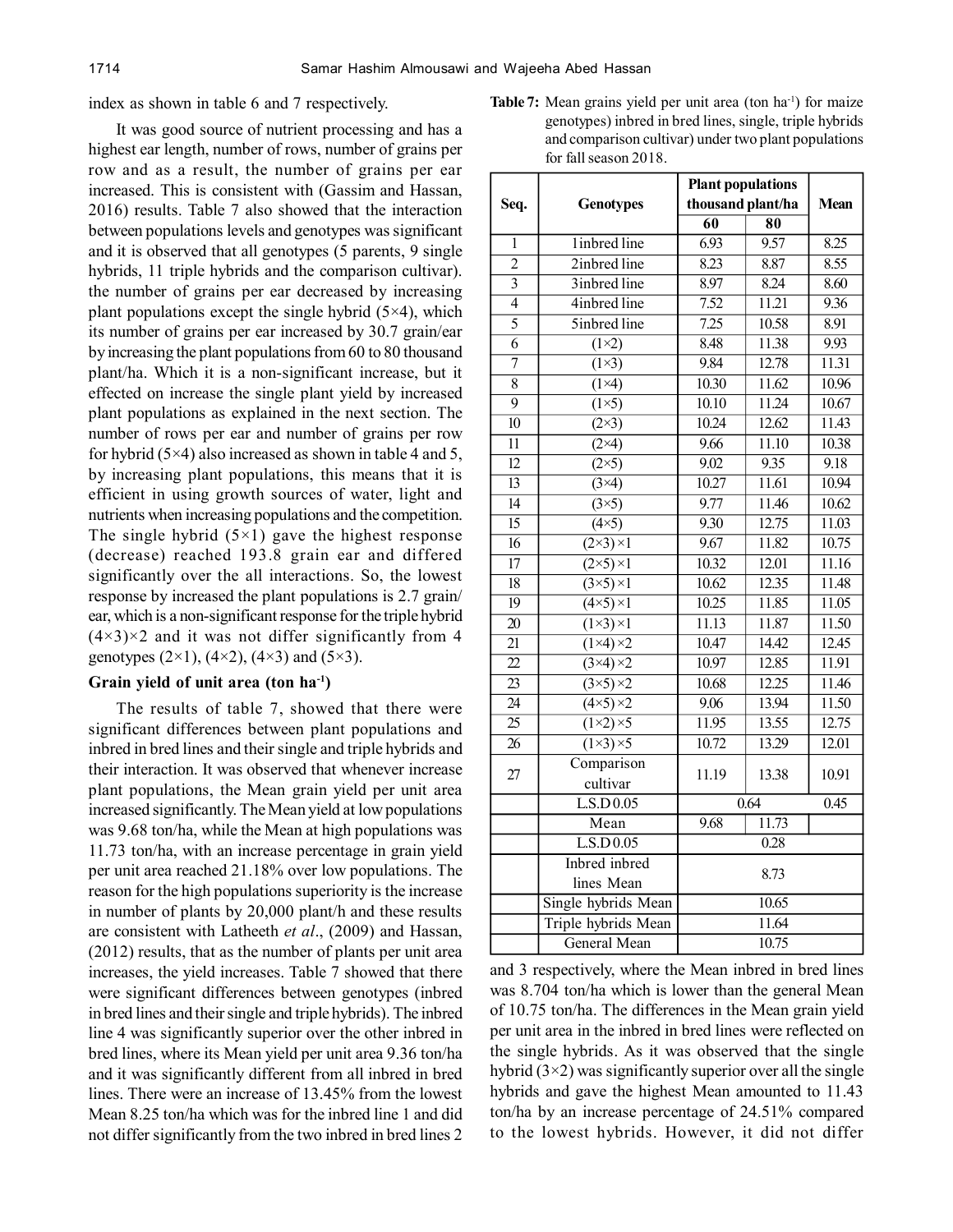significantly over the hybrids  $(3\times1)$  and  $(5\times4)$ , as their Mean grain yield was 11.31 and 11.03 ton/ha, respectively. Then followed by the hybrids  $(4\times1)$  with an Mean grain yield of 10.96 ton/ha and did not significantly differ from the single hybrids  $(5\times1)$ ,  $(4\times3)$  and  $(5\times3)$  with an Means of 10.67, 10.94 and 10.62 ton/ha respectively. Meanwhile, the Mean grain yield per unit area of hybrid  $(5\times2)$ decreased significantly which gave the lowest Mean was 9.18 ton/ha and significantly different from all single hybrids. The Mean single hybrids was 10.65 ton/ha which was higher than their parents' Mean and lower than the general Mean. The triple hybrid  $(2\times1)\times5$  was significantly superior over all triple hybrids except the  $(4\times1)\times2$  hybrid, which did not significantly different from it, by giving the highest grain yield per unit area of 12.75 and 12.45 ton/ ha, respectively. Then followed by hybrid  $(3\times1)\times5$  with grain yield per unit area of 12.01 ton/ha and did not significantly differ from the hybrid  $(4\times3)\times2$ . The increase in the yield of the superior hybrid is 18.60%, compared to the hybrid  $(3\times2)\times1$ , which gave the lowest yield per unit area of 10.75 ton/ha and did not differ significantly from the hybrids  $(5\times2)\times1$  and  $(5\times4)\times1$ . Where their Mean yield per unit area was 11.16 and 11.05 ton/ha, the Mean triple hybrids of 11.64 was higher than the Mean of single hybrids and their inbred in bred lines and the general Mean by 10.71 ton/ha. When comparing between the genotypes in general, it observe that the Mean of 15 genotypes were higher than general Mean. A 9 genotypes were significantly superior over the comparison cultivar (1 single and 8 triple hybrids),  $(3\times2)$ ,  $(5\times3)\times1$ ,  $(3\times1)\times2$ ,  $(4 \times 1) \times 2$ ,  $(4 \times 3) \times 2$ ,  $(5 \times 3) \times 2$ ,  $(5 \times 4) \times 2$ ,  $(2 \times 1) \times 5$  and  $(3 \times 1) \times 5$ respectively. The reason for the two inbred in bred lines 4 and 5 superiority in this trait is due to their superiority in most of the vegetative growth characteristics and the yield components. Such as plant and ear height, number of leaves, the ear length, number of rows, number of grain per ear, number of ear and weight of 100 grains, thus increasing the total dry matter weight and the weight of the single plant grain yield. The superiority of these two inbred in bred lines was reflected in the single hybrids, such as the single hybrid  $(5\times4)$  which gave the yield of a single plant and a relatively high unit area. As well as triple hybrids in which one or both parents participated (4 and 5), especially the hybrids  $(4\times1)\times2$ ,  $(2\times1)\times5$  and  $(3\times1)\times5$ , which gave a higher yield than the other hybrids. Since it bloomed relatively early, it also had a high plant and ear height, a high number of leaves, the ear length, number of rows and number of grains per row. Thus, the number of grains per ear increased with a high number of ear, all this led to reaching the highest total dry weight for the plant and with the high number of days to reach the physiological maturity soit had a very high growth rate that exceeded over the other hybrids. The single plant yield was also high for these hybrids and these results are consistent with (Majeed *et al*., 2017) findings, as they found significant differences between the genotypes by the superiority of second genotype over most of the genotypes and the comparison cultivar. That his superiority is due to the parents involved in the composition as (Hamood, 2019) observed that the superiority of the genotypes that gave the highest Mean number of ear and the number of grains per ear. The results of table 7 indicated that there were a significant interaction between the levels of plant populations and genotypes in the Mean grain yield per unit area. It is observed an increase in the grains yield per unit area for all inbred in bred lines and their single and triple hybrids with increasing plant populations from (60 thousand to 80 thousand plant ha<sup>-1</sup>) except the inbred line 3thatits Mean decreased from (8.67 to  $8.24$  ton ha<sup>-1</sup>) which is a significant decrease.

The maximum significant response in the genotypes to increase the grains yield per unit area when increase the plant populations was 4.88 ton/ha for triple hybrid  $(5\times4)\times2$ . Then, followed by a high response for each of the genotypes  $(4\times1)\times2$ , the inbred line 4, single hybrid (5×4) and the inbred line 3 and given responses of 3.95, 3.69, 3.45 and 3.33 ton/ha respectively. The lowest response to increase the unit area by increase the plant populations was 0.33 ton/ha for single hybrids  $(5\times2)$  but did not significantly different from the inbred line 2 and triple hybrid  $(3\times1)\times2$ , the triple hybrid  $(5\times4)\times2$  at the high populations gave the highest Mean grains yield per unit area of 13.94 ton/ha.

#### **References**

- Abdulla, A.H. and M.A. Harchan (2014). Evaluation of first filial crosses and inbreeds of corn *Zea mays* L. under different plant densities. *Tikrit J. for Agric. Sci*., **14(3):** 59-82.
- Ahmad, A.A. and Z.B. Fathi (2018). Nature of genetic variance and heterosis in maize. *Mesopotamia J. of Agriculture*., **46(4):** 201-217.
- AL-Dawdi, A.H.R. and Kh.K.A.AL-Jobouri (2015). Effect of Plant Density and Nitrogen Fertilizer on yield and it's Components for Maize Hybrids (*Zea mays* L.). *Kirkuk J. Agri. Science*., **6(2):** 52-64.
- Al-Dawdi, A.H.R., K.Kh.A.Al-Jobouri and M.I.M. Al-Agidy. (2015). Performance of three maize hybrids *(Zeamayz* L*.*) to plant density and nitrogen fertilizer. *Diyala J. Agri. Sci*., **7(1):** 133-147.
- Ali, Z. (2017). Comparative studies on growth and yield performance of some new maize cultivars planted in different patterns. M.Sc. Thesis, Dept. Agron. Univ. Agric. Faisalabad.
- AL-Rawi, O.H.I. (2012). Genetic Analysis in Single and Three-